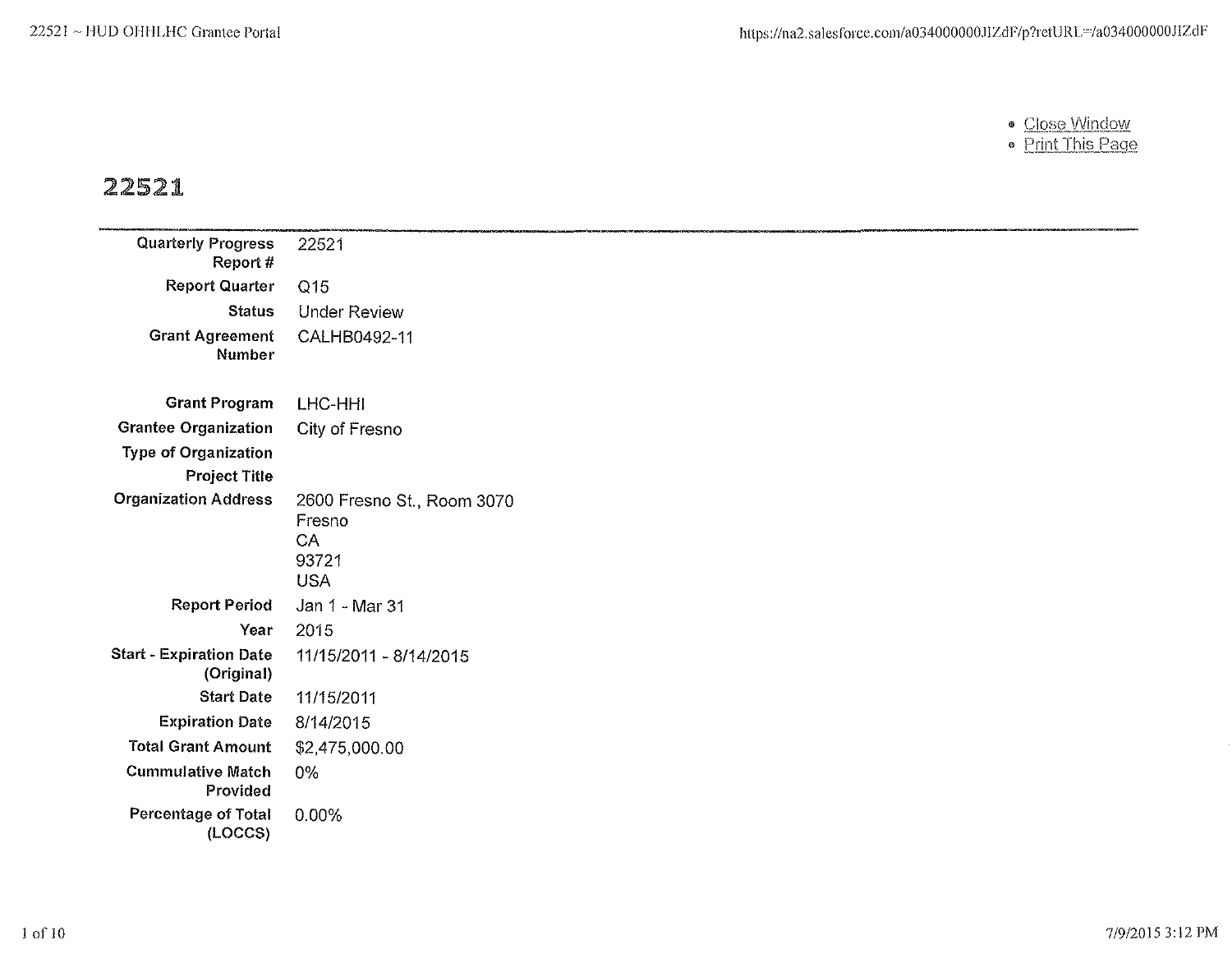| Number of Projected<br>Units       | 140                                                           |
|------------------------------------|---------------------------------------------------------------|
| Percentage of Total<br>(Completed) | 7.14%                                                         |
| Project Manager                    | John Giannetta<br>(559) 621-8434<br>iohn.giannetta@fresno.gov |

Assessment Score 30

#### QUARTERLY REPORT NARRATIVE OVERVIEW- SECTION A

Project Management  $\checkmark$ 

A1: Start Up Activities

Status of Start Up N/A Activities

#### A2: Obstacles to Performance

Obstacles and None at this time. Measures

#### A3: Efforts to Enhance

Efforts to enhance The City of Fresno continues to work with The County of Fresno (CLPPP). Centro La Famillia for Outreach, and coordination Clinica Sierra for blood testing.

#### A4: Contractor Availability

Availability of The city of Fresno continues maintain a current list of remediation contractors two inspector/assessor Contractors /Supervisors for consulting and clearance on projects.

#### A5.1: Key Personnel Changes

Changes in Key No change at this time. Personnel

#### A5.2: Work Plan, Benchmark or Budget Changes

Significant Changes None at this time.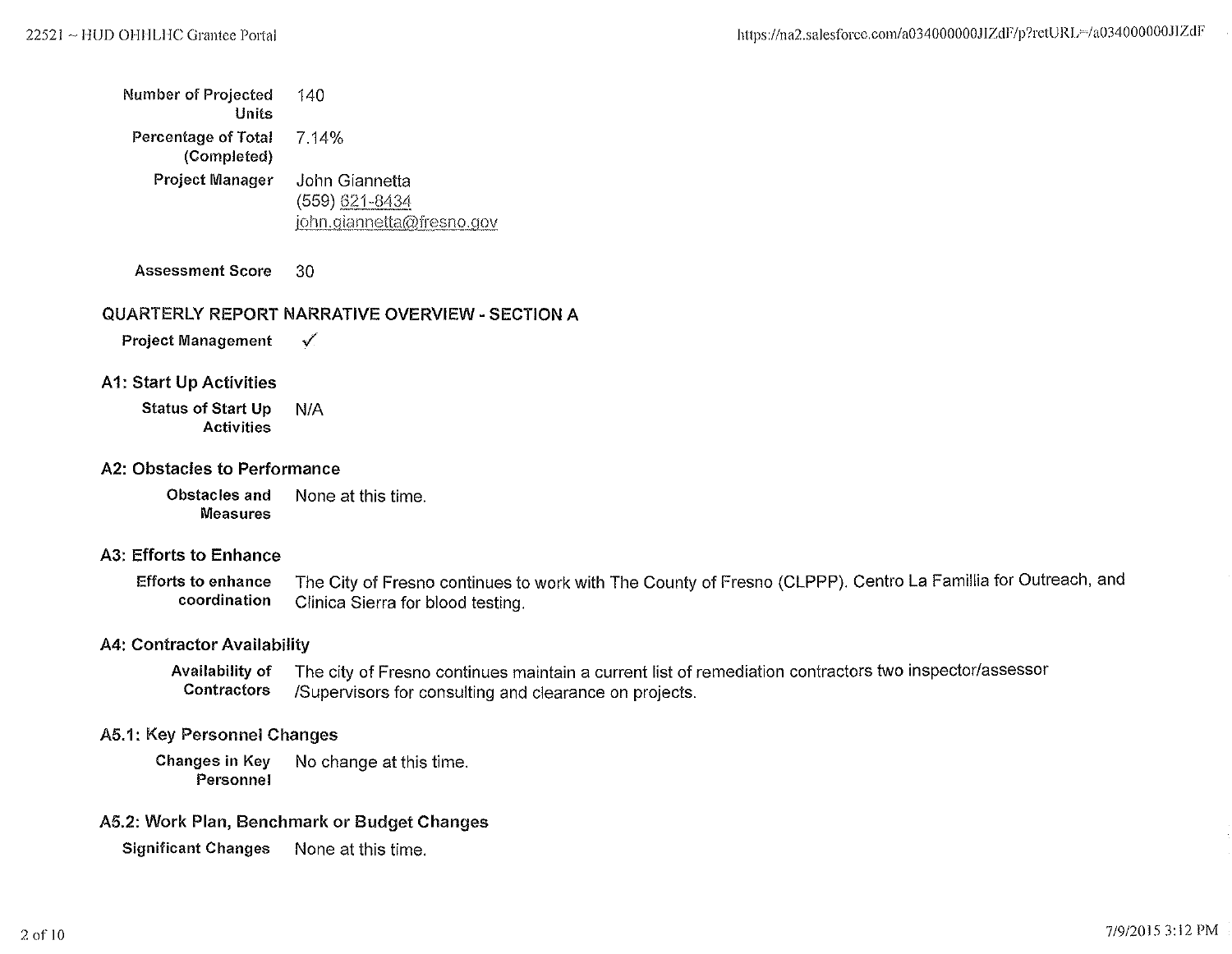#### A5.3: Methods to Collect Program Data and Criteria used to Evaluate Performance

Methods to collect data EXCEL spread sheets, and Quarterly reporting,

#### A5.4: Effectiveness of Financing Mechanisms

Effective Financing None at this time, **Mechanisms** 

#### A5.5: Efforts to create a lead safe housing registry

Efforts Undertaken None at this time,

#### A6: Jobs Created/Retained

Types of Jobs 1-Housing Program Supervisor, 1-Housing Rehabilitation Specialist (Inspector), 1-0utreach/Financial Underwriting position.

## A7.1: Employment Baseline: Jobs existing at beginning of award

| Grantee (J)                                     | 0           | <b>First tier</b><br>sub-grantees/contractors<br>(J)                 | 0           |
|-------------------------------------------------|-------------|----------------------------------------------------------------------|-------------|
| <b>Grant Start Date</b>                         | 11/15/2011  |                                                                      |             |
|                                                 |             | A7.2: Employment Baseline: Green Jobs existing at beginning of award |             |
| Grantee (GJ)                                    | $\mathbf 0$ | <b>First tier</b><br>sub-grantees/contractors<br>(GJ)                | $\mathbf 0$ |
| A8.1: Job Creation and Retention: Jobs          |             |                                                                      |             |
| <b>Created in your Agency</b><br>$(\mathsf{J})$ | - 3         | <b>Retained in your Agency</b><br>(J)                                | 3.75        |
| Created by<br>sub-grantees/contractors<br>(J)   | 5           | Retained<br>sub-grantees/contractors<br>(J)                          | 5.50        |
| A8.2: Job Creation and Retention: Green Jobs    |             |                                                                      |             |
| Created in your Agency<br>(GJ)                  | - 0         | <b>Retained in your Agency</b><br>(GJ)                               | 0.00        |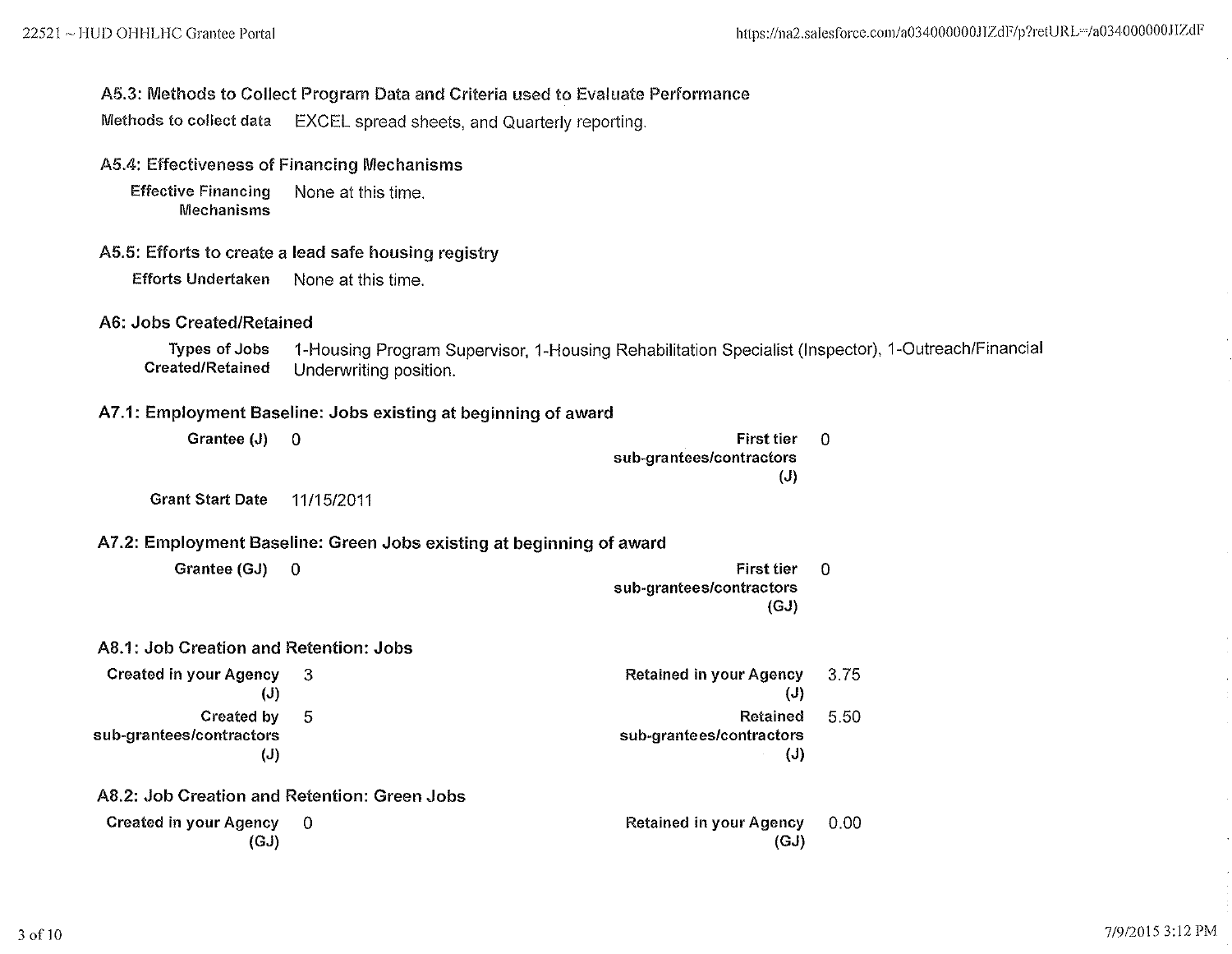| Created by               | - 0                                                | Retained                 | -0.00 |
|--------------------------|----------------------------------------------------|--------------------------|-------|
| sub-grantees/contractors |                                                    | sub-grantees/contractors |       |
| (GJ)                     |                                                    | (GJ)                     |       |
|                          | AQ: Eminanmandel Davisus Quality Analysis of Blank |                          |       |

A9: Environmental Review Quality Assurance Plans

Environmental Review All projects are required to have a Historical Review. A Supplemental Appendix A is completed after Historic approval in addition to the original Program Environmental Assessment.

#### A10: Challenges

Challenges None at this time

#### QUARTERLY REPORT NARRATIVE OVERVIEW- SECTION 8

Community Education,  $\sqrt{\phantom{a}}$ Outreach & Training

#### 81: Activities and Events Completed

**Completed Events** 2 **Completed Events** 2 **Attendees** 103

#### 82: Effective Outreach Techniques/Methods/Materials/Formats

Effective Outreach Two outreach events were conducted this quarter and they were door to door walking and talking through two of Techniques our focused neighborhoods. Lead Based Paint flyers were left at all residences for our focused neighborhoods. Lead Based Paint flyers were left at all residences for a total or 103.

#### 83: Training Efforts Completed

Training Efforts 0.00 **People Trained 0** 

#### QUARTERLY REPORT NARRATIVE OVERVIEW- SECTION C

Data Collection &  $\sqrt{ }$ Analysis Note This section is for Technical Studies only. If applicable.

#### C1.1: Development of Data Collection Instruments

Data collection instruments

#### C.1.2: Data Collection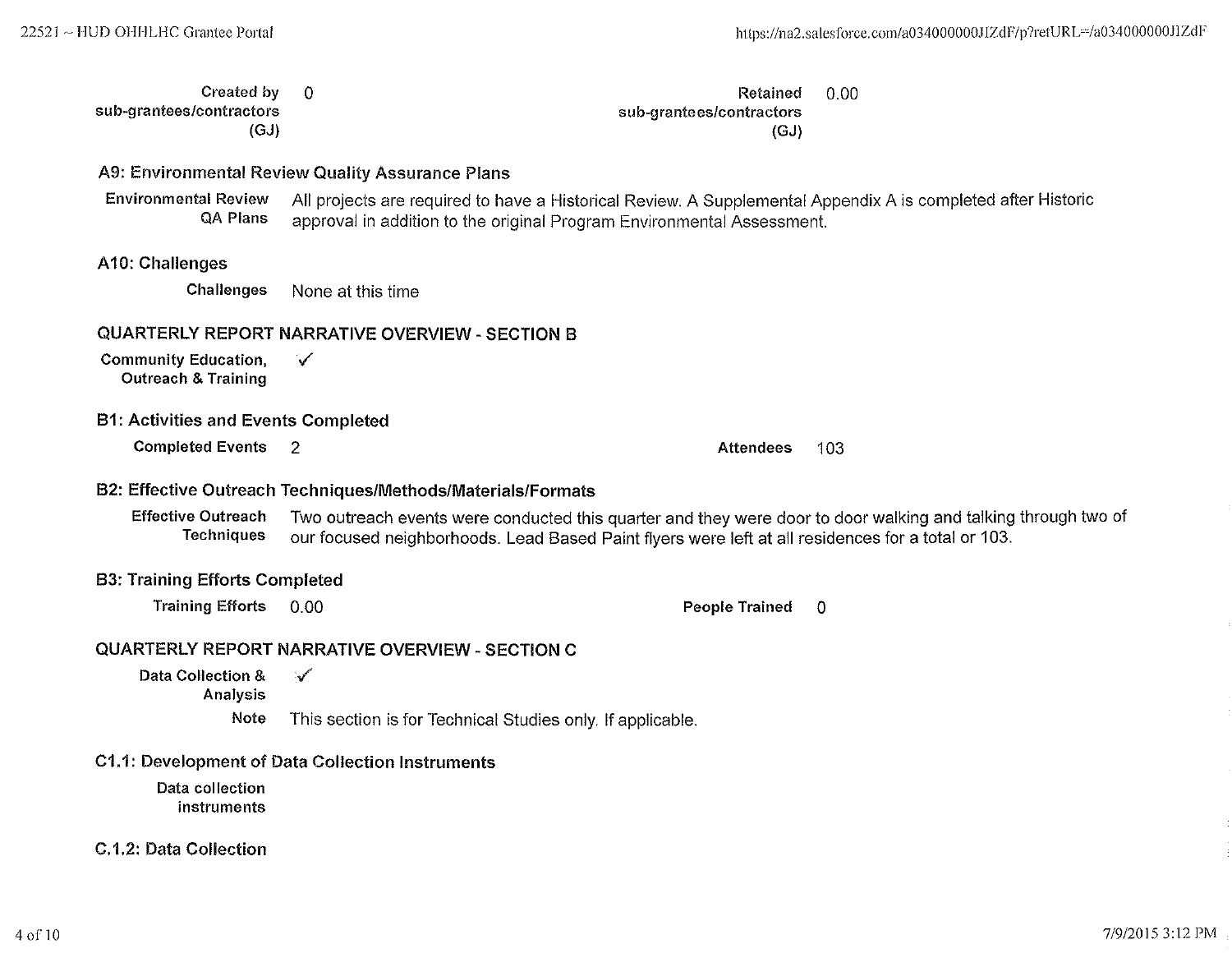#### Data Collection

C1.3: Data Validation and Analysis

Data validation and analysis

- C2: Study Methods and Data Collection Instruments Methods used
- C3: Changes in Study/Evaluation Design

Changes in study design

C4: Preliminary Results

Preliminary Results

C5.1: Health Outcomes and Outputs Achieved/Expected

Health Outcomes Achieved

C5.2: Environmental Outcomes and Outputs Achieved/Expected

Environmental Outcomes Achieved

#### C6- C8: Add Information in Data Collection & Analysis Related List below

Note Please enter all relevant data entries in the 'Data Collection & Analyses' related list at bottom of the page.

C9.1: Data Analysis Activities and Milestones • Data Validation

Date of Actual Completion (DV)

C9.2: Data Analysis Activities and Milestones • Data Analysis

Date of Actual Completion (DA)

C10: Status of Mid-Project Quality Assurance Report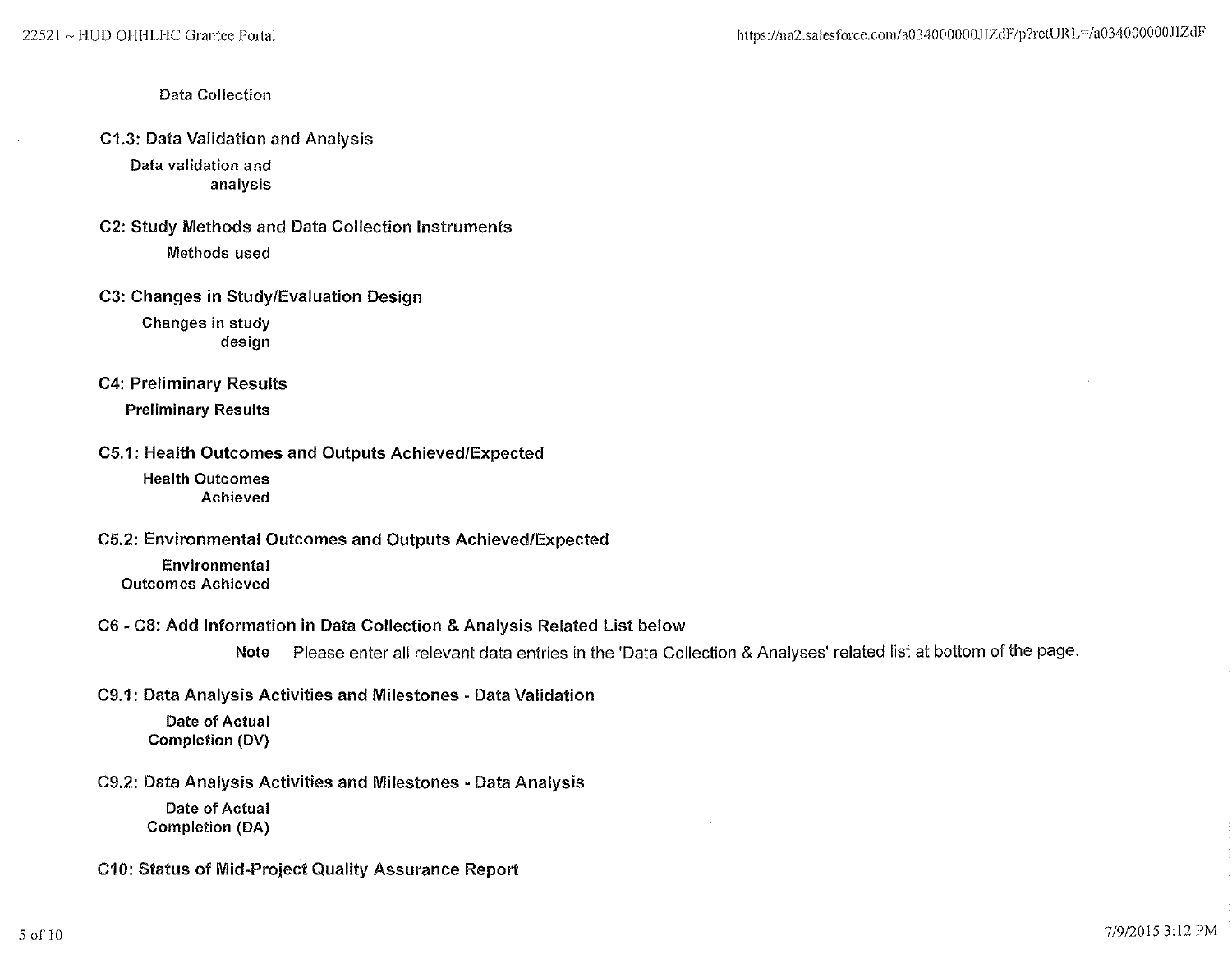Quality Assurance Report

#### QUARTERLY REPORT NARRATIVE OVERVIEW- SECTION 0

Hazard Control  $\sqrt{ }$ Activities

#### D1: Hazard Control Activities Conducted

Hazard Control Healthy Homes money was used this quarter for mold testing, mold remediation, Heating system repair, and<br>Activities Conducted structural dry rot issues structural dry rot issues.

#### 02: Hazard Control Methods Used

Hazard Control 10 units were completed this Quarter, These projects used low level intervention and interim controls were used in conjunction with hazard abatement. Paint Encapsulation- 32,145.00 Window Replacement- 21,855.00 Soil Remediation- 1500.00 LIRA- 13,225.00 On-Site Compliance- 4,500.00 Lead Clearance- 6,100.00 Healthy Homes Money- 24,060.00 Repair- 1,911.96.00 Total Direct Costs-\$ 105,296.00

#### 03: Post-Hazard Control Maintenance Plans for Units

#### Post-Hazard Control Property owners and tenants are advised to keep the Lead Assessment / Clearance documents. Property<br>Waintenance Plans purpers and tenants are shown in the documents the description of lead safe work pra owners and tenants are shown in the documents the description of lead safe work practices contained in each report. Owners and tenants are advised to use the lead safe work practices if any work is to be done in the future as well as monitoring the areas known to still contain lead.

#### 04: Hazard Evaluations and Units in Progress

| <b>Units Receiving Hazard</b> | 12    |  |
|-------------------------------|-------|--|
| <b>Evaluations</b>            |       |  |
| <b>Units with Hazards</b>     | 12.00 |  |
| Identified                    |       |  |
| <b>Units in Progress</b>      | 11.00 |  |
| Units under Contract          | 12 OO |  |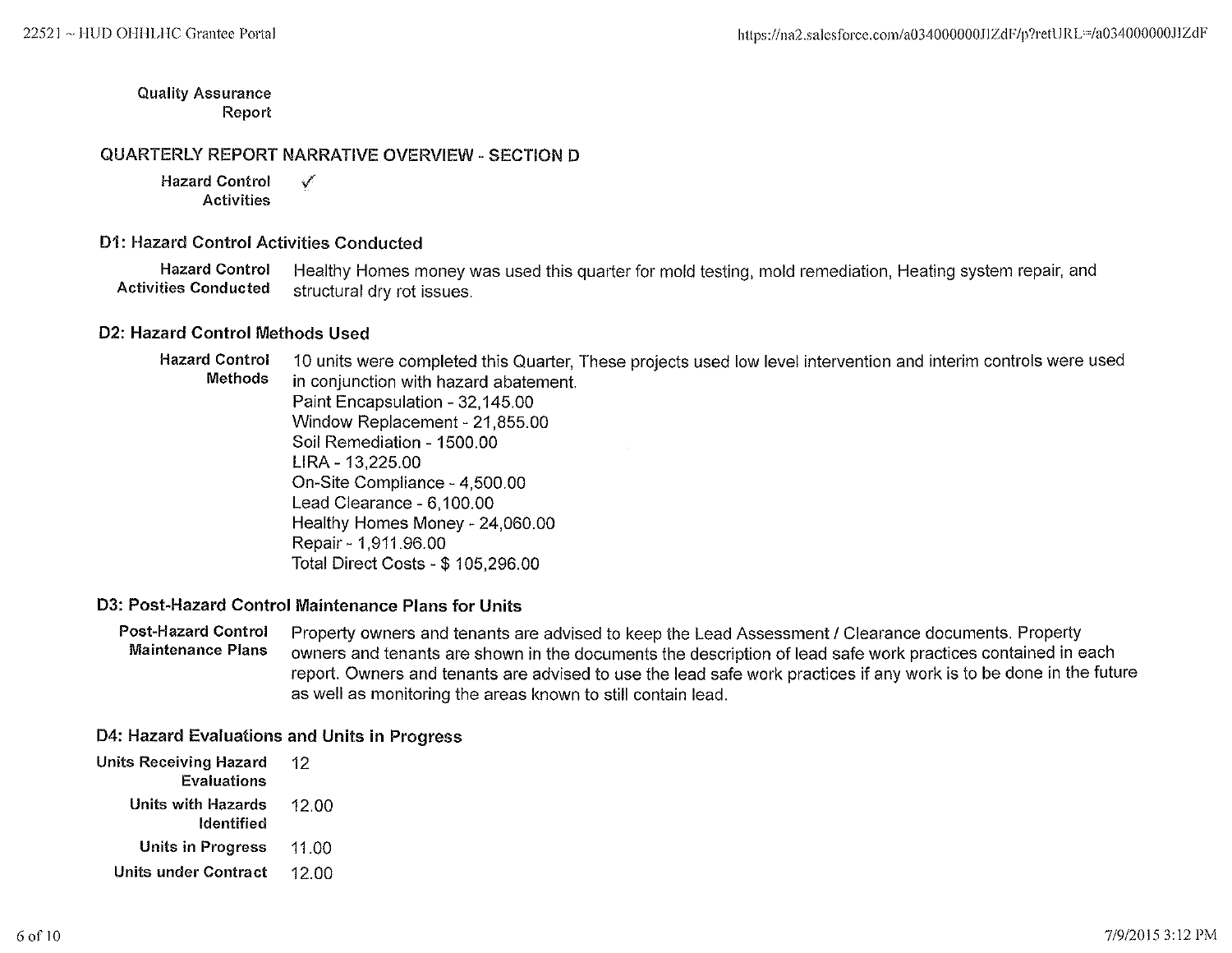#### 05: Final Score

Score 80.01

### System Information

Created By John Giannetta, 4/13/2015 5:21 PM Last Modified By Shannon Steinbauer, 5/6/2015 4:50 PM

## Units 316018

Report Period Jan 1 ·Mar 31 Street Address 2725 E Pontiac Way Apt# City Fresno Year 2015 State CA Zip/Postal Code 93726

## 316019

Report Period Jan 1 - Mar 31 Street Address 3253 E Hedges Ave Apt# City Fresno Year 2015 State CA Zip/Postal Code 93703

## 316020

Report Period Jan 1 - Mar 31 Street Address 1249 W Rialto Ave Apt# City Fresno Year 2015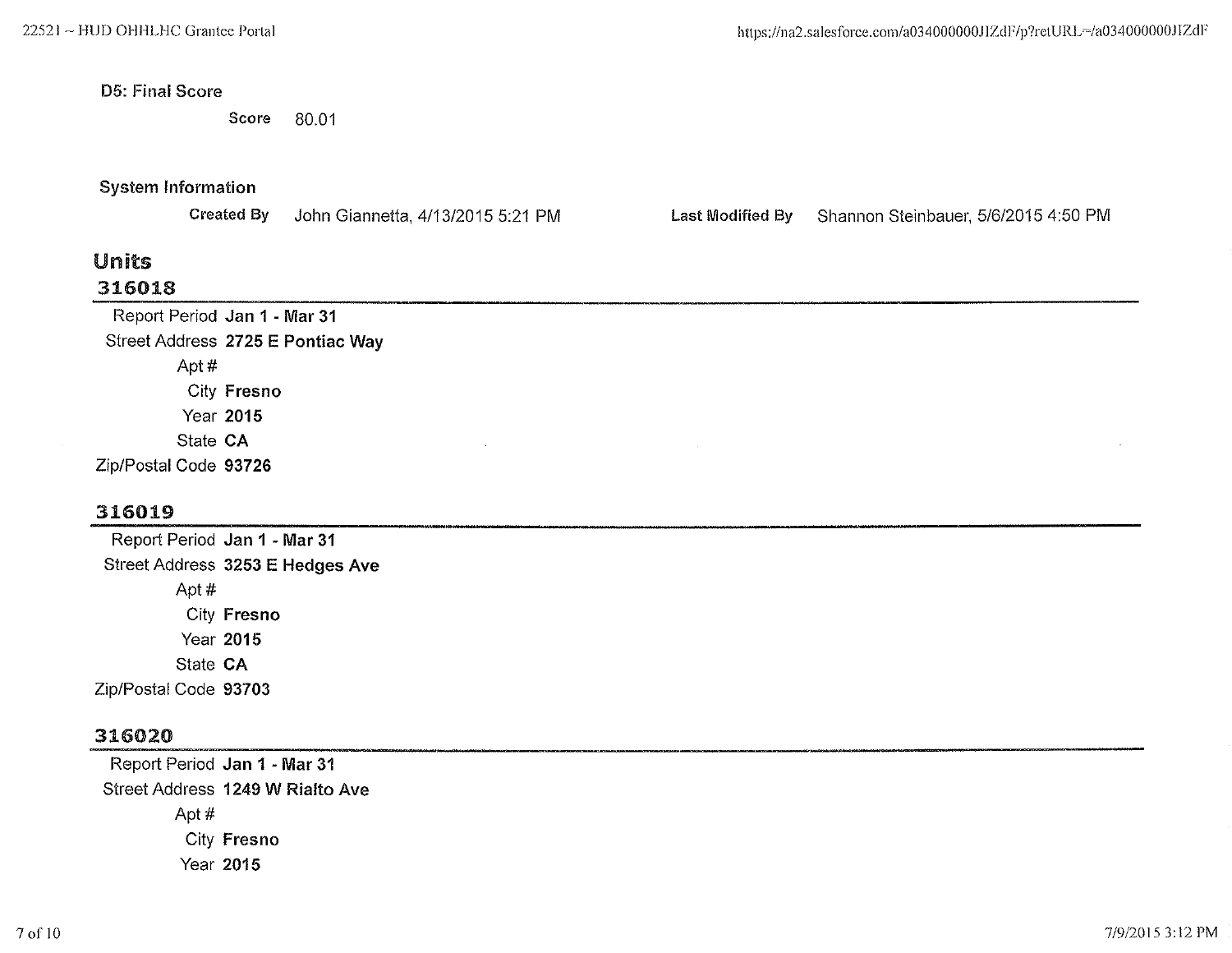State CA Zip/Postal Code 93705

## 316021

Report Period Jan 1 -Mar 31 Street Address 2817 E Washington Ave Apt# City Fresno Year 2015 State CA Zip/Postal Code 93701

## 316022

Report Period Jan 1 -Mar 31 Street Address 379 N Delno Ave Apt# City Fresno Year 2015 State CA Zip/Postal Code 93706

## 316023

Report Period Jan 1 - Mar 31 Street Address 743 Pottle Apt# City Fresno Year 2015 State CA Zip/Postal Code 93706

## 316024

Report Period Jan 1 - Mar 31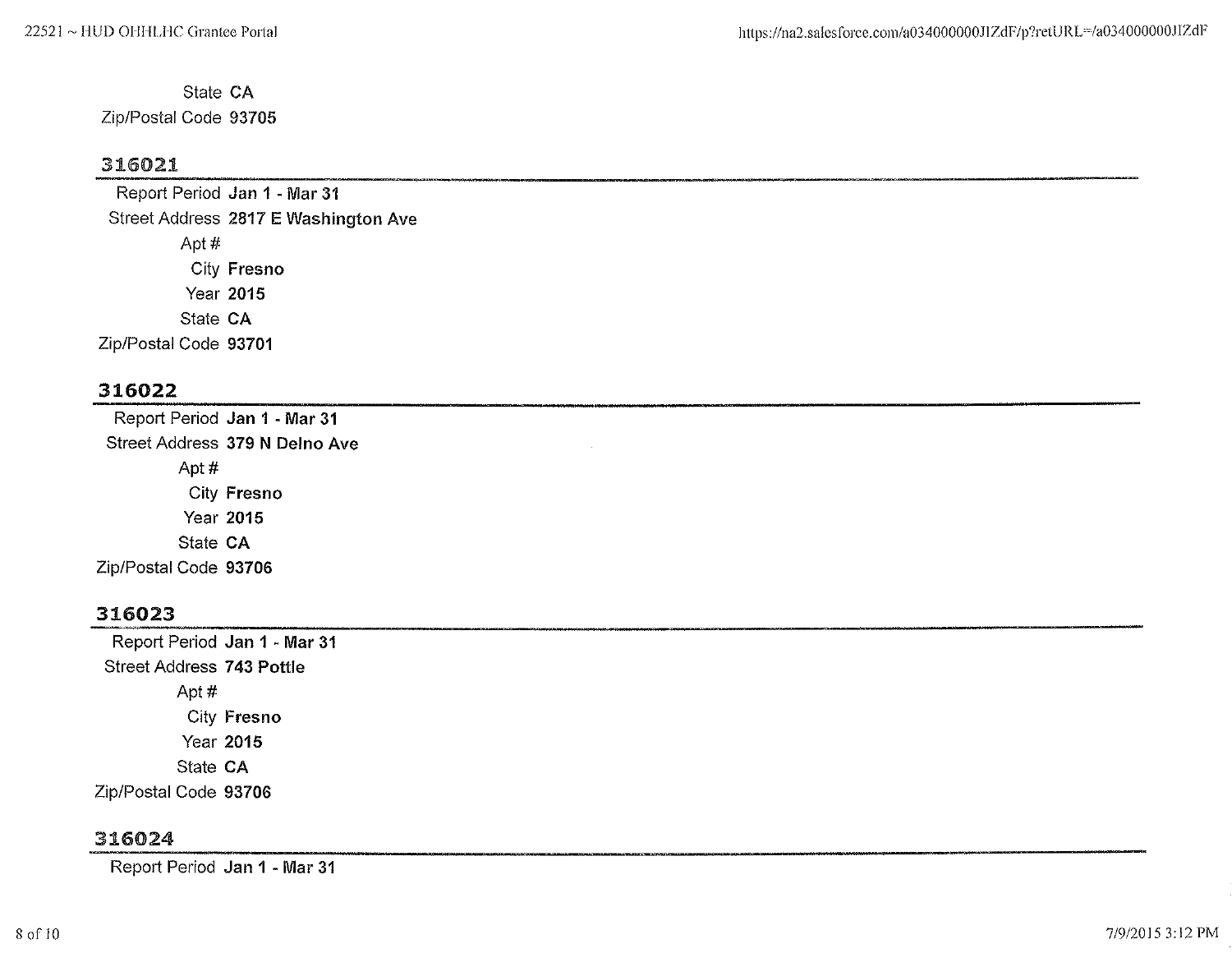Street Address 2363 S Lily Ave Apt# City Fresno Year 2015 State CA Zip/Postal Code 93706

## 316025

Report Period Jan 1 - Mar 31 Street Address 4614 E Michigan Ave Apt# City Fresno Year 2015 State CA Zip/Postal Code 93703

## 316026

Report Period Jan 1 - Mar 31 Street Address 1348 N Wilson Ave Apt# City Fresno Year 2015 State CA Zip/Postal Code 93728

## 316027

Report Period Jan 1 -Mar 31 Street Address 725 W Garland Ave Apt# City Fresno Year 2015 State CA